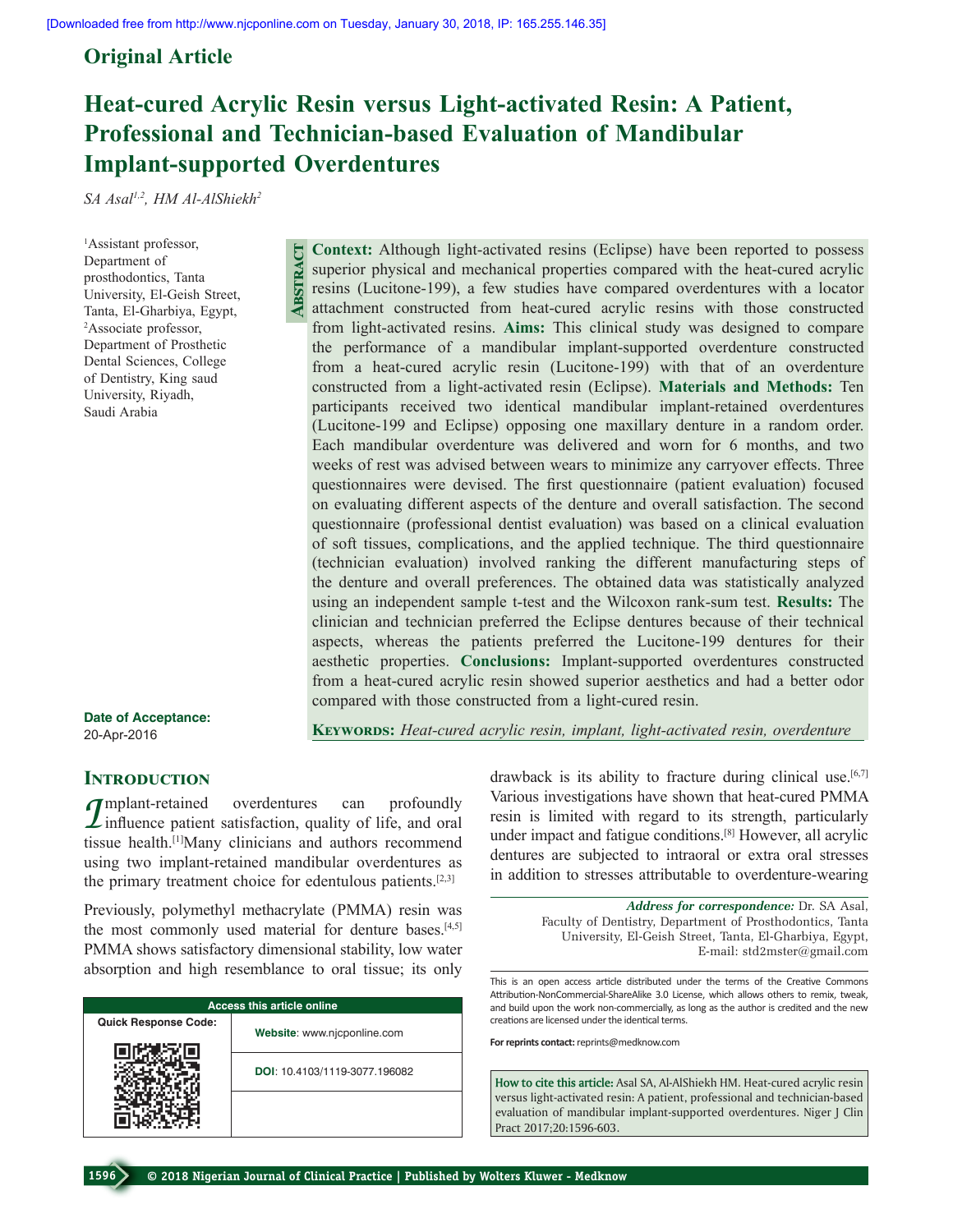patients, who might apply an increased load to their prostheses. In turn, overdenture breakage is a common failure caused by increased forces and the thinning of the acrylic bases to accommodate implant components.[9] Any type of acrylic denture base fracture presents a time-consuming and a costly challenge; furthermore, such fractures are problematic for patients.[10] Accordingly, the risk of denture breakage might be minimized through the use of an alternative material that has considerably improved resistance to fracture, which would be a great advantage.

As an alternative to traditional PMMA, several visible light-cured resins (VLCRs) based on dimethacrylate are currently available. One such VLCR is Eclipse, the most recently developed denture base polymer.[11,12] Several studies have shown that Eclipse exhibits dramatically higher surface hardness, flexural strength, flexural modulus, and transverse strength than other denture base acrylic resins. In addition, *in vitro* studies reported that VLCRs have more color stability than PMMA denture base polymers.[13-15]

Pfeiffer *et al.*<sup>[16]</sup> and Faot *et al.*<sup>[17]</sup> investigated the technical parameters of VLCR materials. Grossmann and Savion<sup>[12]</sup>used Eclipse to successfully fabricate a definitive obturator for clinical post-maxillectomy patients. The previous studies $[16,17]$  found that this polymer has many advantages, including its improved record base retention, stability, and support; the absence of free monomers; its decreased laboratory time and cost; and its capacity to promote a safer work environment due to the absence of the need to use an open flame. In a randomized long-term clinical study, Gohlke-Wehrße *et al.*[18] compared VLCR and PMMA denture base materials using a split-mouth model with removable dental prostheses (RDPs) and reported no differences between these test materials with regard to tissue reactions.

However, little information exists regarding the clinical performance of VLCR. To the authors' knowledge, no clinical study has yet compared an overdenture with a locator attachment constructed from PMMA with one constructed from Eclipse. Accordingly, this study compared a mandibular implant-supported overdenture, constructed from heat-cured acrylic resin (Lucitone-199) using a compression molding technique, to one constructed from light-activated resin (Eclipse).

# **Materials and Methods**

# **Study design, sampling procedures, study participants, randomization, and ethical considerations**

A crossover, randomized (within-participant), clinical study was conducted at the Department of Prosthodontics, College of Dentistry, King Saud University (KSU). We invited ten completely edentulous female patients with two successful osseointegrated mandibular implants who visited the prosthodontic clinic of the School of Dentistry and who required new complete overdentures to participate in this study. The requirements of the declaration for prospective clinical studies with humans ("informed consent") and those of KSU's ethics committee were fulfilled at the time of enrollment.

The patients between 45 and 65 years of age were eligible for study participation if they were fully edentulous; had two parallel-placed osseointegrated implants, 1.5-2.0 mm attached gingiva, sufficient sulcus depth, and sufficient inter-arch space; sought the construction of new implant-retained mandibular overdentures; had no history of resin allergy; and were able to read and respond to a written questionnaire in Arabic. The patients were blind to the denture they received and were not informed of the differences between the two dentures (randomized withinparticipant design). However, the treating dentist and the dental technician who fabricated all of the sets of dentures were not blind to the study condition.

#### **Clinical procedures and follow-up**

The patients removed their old dentures for 2 weeks to allow their oral tissue to rest. For standardization, the two types of investigated dentures were constructed using the same custom tray, and the two jaw relations were recorded during the same visit. Thus, both dentures had identical contours, equal vertical dimensions, and the same centric relations as determined by exchanging the recording blocks of the two dentures and using the equivalent teeth mold and size.

The custom tray was constructed, according to Asal,  $[19]$ with the application of two layers of base plate wax at the locator abutments. Verification and border molding were performed while the impression copings were snapped onto the abutments. An abutment-level closed tray impression technique was used [Figure 1]. Two abutment analogues, two black female processing caps (for exchange after processing), and two locator attachments were used for each Lucitone-199 overdenture. After the final impression was taken, the abutment analogues were seated into the impression copings, and stone casts were poured. Heat-cured acrylic dentures were constructed from Lucitone-199 (DENTSPLY Trubyte, Int. Inc., York, PA, USA) using the manufacturer's recommended compressionmolding technique. The locator attachments were indirectly seated into the denture during the denture processing.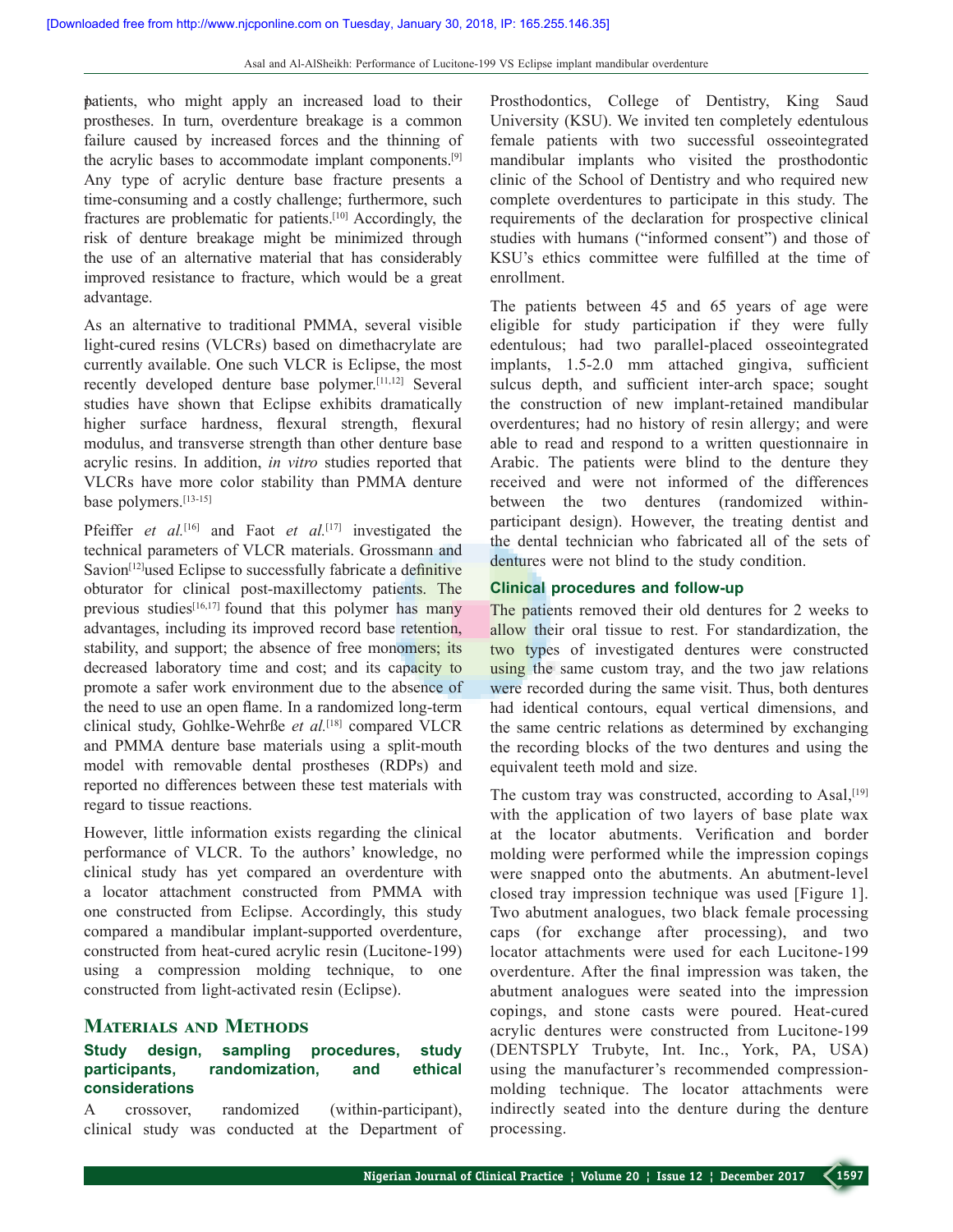#### **Construction of Eclipse dentures**

Four impression copings, four abutment analogues, two black female processing caps, and two locator attachments were used for each Eclipse overdenture [Figure 2]. While the impression copings were seated on the abutment analogues, a duplicate of the mandibular master cast/participant was obtained from a pourable silicone duplicating material (DeguformR Plus, Germany) after assembling the remaining two abutment analogues. After the application and drying of a layer of a thin tin-foil substitute (Alcote separating medium) on the original master cast, the cast was preconditioned to 120-130˚F in the conditioning oven to 55°C for 2 min. The denture caps were seated onto the locator abutments and the permanent Eclipse baseplate ((DENTSPLY Trubyte, Int. Inc., York, PA, USA) was adapted onto the cast with the rounded side of the baseplate resin face placed upside down, the adaptation of the Eclipse began 30 seconds after its placement on the arch form of the cast. To avoid any air entrapment, slow and careful adaptation began from the crest of the ridge palatally joining the two sides at the midline and buccally into the vestibule. The resin baseplate/cast was cured in an Eclipse light-curing unit for 10 minutes after the Eclipse air-barrier coating (ABC) was applied to the entire surface of the resin baseplate [Figure 3]. After bench cooling, for constructing the wax occlusal rim, and replacing the damaged black processing caps with new ones (in a sequence), the jaw relation was recorded as previously mentioned.

Using a semi-adjustable articulator, the selected teeth were placed on an ABC-coated free denture base using the set-up resin. The set-up resin was slightly roughened on the outer surface of the relative alveolar ridge, and prepared with butt joints 1-2 mm above this depth. All of the set-up resin and the exposed denture base were covered with molten contour resin around the teeth to hold them in position and simulate the natural gingival contour. The denture/cast and mounting ring was cured in the Eclipse-curing unit for 10 minutes, after which it was bench-cooled, finished and polished.

The finished dentures (Lucitone-199 and Eclipse) were delivered to the patients. After replacing the black processing males with the blue replacement males (1.5 lbs/680 g) using the locator core tool, 5 patients received the Eclipse dentures first and the other 5 received the heat-cured acrylic resin dentures. Neither patient group was provided with information about which type of dentures had been received.

#### *Patient evaluations*

A modified patient satisfaction questionnaire was designed according to Burns *et al*. [20] All of the participants were asked nine questions about denture

aesthetics, comfort, speaking, stability, ease of cleaning, occlusion, and ability to chew after using the assigned denture for 6 months. The denture satisfaction scales had a response format that ranged from 0 to 2, where 0 denoted dissatisfied (DS, i.e., there were major problems); 1 denoted partially satisfied (PS, i.e., there were minor problems); and 2 denoted completely satisfied (CS, i.e., there were no problems). The data were obtained after 6 months of using each denture (i.e., the tissue rested for 2 weeks in between sets), thus enabling intra-individual comparisons.

The patient preference was recorded at the end of the second sequence (i.e., upon completion of the investigation). Each patient compared the two dentures directly with respect to retention and odor. The patient preference scales allowed responses that indicated preference for the dentures constructed from heat-cured acrylic resin (Lucitone-199), preference for those constructed from light-cured resin (Eclipse), or no preference.

#### *Professional evaluation*

The dentist compared the two techniques used to construct the two dentures with regard to length of time spent and difficulty in performing each clinical step (jaw relation, try-in, and denture placement). The numbers of required post-placement visits and registered patient complaints (e.g., overextension, pressure areas, and ulcers) were also recorded. At the end of the study period, the practitioner recorded her preference.

#### *Technician evaluation*

The technician responded to a questionnaire that compared the two laboratory techniques used to construct the two sets of dentures with regard to the preparation steps, time of construction, and difficulty, along with his preferred technique.

#### *Statistical analysis*

The data was analyzed using frequencies and descriptive statistics. The Wilcoxon signed rank test was used to test the two materials. The Chi-square tests were used to determine the association between patient satisfaction and either retention or odor. The level of significance was set at  $p < 0.05$ . All of the data analyses were performed using SPSS, version 19.

#### **Results**

#### **Patient evaluations**

All patients completed the study and the questionnaires resulting in a response rate of 100%. [Table 1] shows the patient satisfaction responses for both sets of dentures with regard to aesthetics, comfort, speaking, stability, ease of cleaning, occlusion, and ability to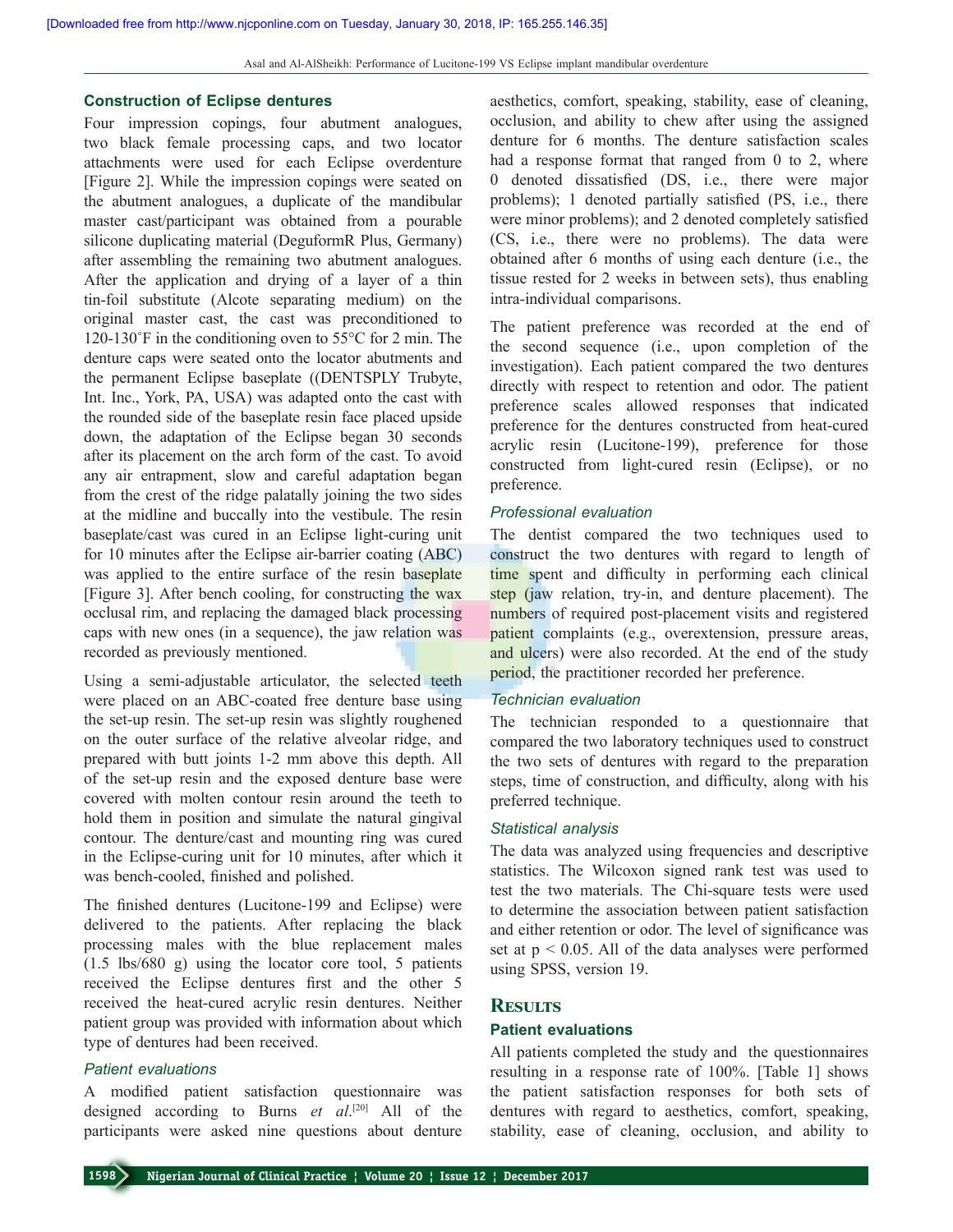

**Figure 1:** Abutment level final impression.



**Figure 2:** Processing attachment components needed for each Eclipse overdenture.



**Figure 3:** Curing of the baseplate/cast in an Eclipse light-curing unit.

|            |    | placement    |                             |
|------------|----|--------------|-----------------------------|
|            |    | Lucitone-199 | <b>Eclipse</b>              |
|            |    |              | Frequency (%) Frequency (%) |
| Aesthetics | PS |              | $6(60\%)$                   |
|            | CS | $10(100\%)$  | $4(40\%)$                   |
| Comfort    | PS |              |                             |
|            | CS | $10(100\%)$  | $10(100\%)$                 |
| Speaking   | PS |              |                             |
|            | CS | $10(100\%)$  | $10(100\%)$                 |
| Stability  | PS |              |                             |
|            | CS | $10(100\%)$  | $10(100\%)$                 |
| Cleaning   | PS |              | $8(80\%)$                   |
|            | CS | $10(100\%)$  | $2(20\%)$                   |
| Occlusion  | PS | $4(40\%)$    |                             |
|            | CS | $6(60\%)$    | $10(100\%)$                 |
| Chewing    | PS | $4(40\%)$    |                             |
|            | CS | $6(60\%)$    | $10(100\%)$                 |

**Table 1: Frequencies and percentages of patient satisfaction characteristics 6 months after each denture** 

PS: partially satisfied, CS: completely satisfied

| Table 2: Patient satisfaction 6 months after denture<br><i>placement</i> |                     |                  |                |  |
|--------------------------------------------------------------------------|---------------------|------------------|----------------|--|
|                                                                          | <b>Lucitone-199</b> | <b>Eclipse</b>   |                |  |
|                                                                          | $(Mean \pm SD)$     | $(Mean \pm SD)$  | <b>P-value</b> |  |
| Aesthetics                                                               | $3.00 \pm 0.000$    | $2.40 \pm 0.516$ | 0.014          |  |
| Comfort                                                                  | $3.00 \pm 0.000$    | $3.00 \pm 0.000$ | 1.000          |  |
| Speaking                                                                 | $3.00 \pm 0.000$    | $3.00 \pm 0.000$ | 1.000          |  |
| Stability                                                                | $3.00 \pm 0.000$    | $3.00 \pm 0.000$ | 1.000          |  |
| Cleaning                                                                 | $3.00 \pm 0.000$    | $2.20 \pm 0.422$ | 0.005          |  |
| Occlusion                                                                | $2.60 \pm 0.516$    | $3.00 \pm 0.000$ | 0.046          |  |
| Chewing                                                                  | $2.60 \pm 0.516$    | $3.00 \pm 0.000$ | 0.046          |  |

chew. 40% of the patients were PS with the occlusion and chewing associated with the heat-cured acrylic resin dentures, which significantly differed from the same characteristics for the Eclipse dentures  $(P = 0.046)$ . However, 60% and 80% of the patients who wore the dentures constructed from Eclipse were PS with the denture aesthetics and cleaning, respectively, and these values significantly differed from those associated with the Lucitone-199 dentures  $(PS = 0.014$  and 0.005, respectively) [Table 2].

By the end of the study (after 12 months), 80% of the patients preferred the retention of the Eclipse dentures, whereas 20% reported no preference. Moreover, 70% of the patients preferred the odor of the Lucitone-199 dentures, whereas 30% reported no preference [Table 3]. A Chi-square test revealed an association between patient satisfaction and the satisfactory retention of the Eclipse denture and an association between patient satisfaction and the odor of the Lucitone-199 dentures after 6 months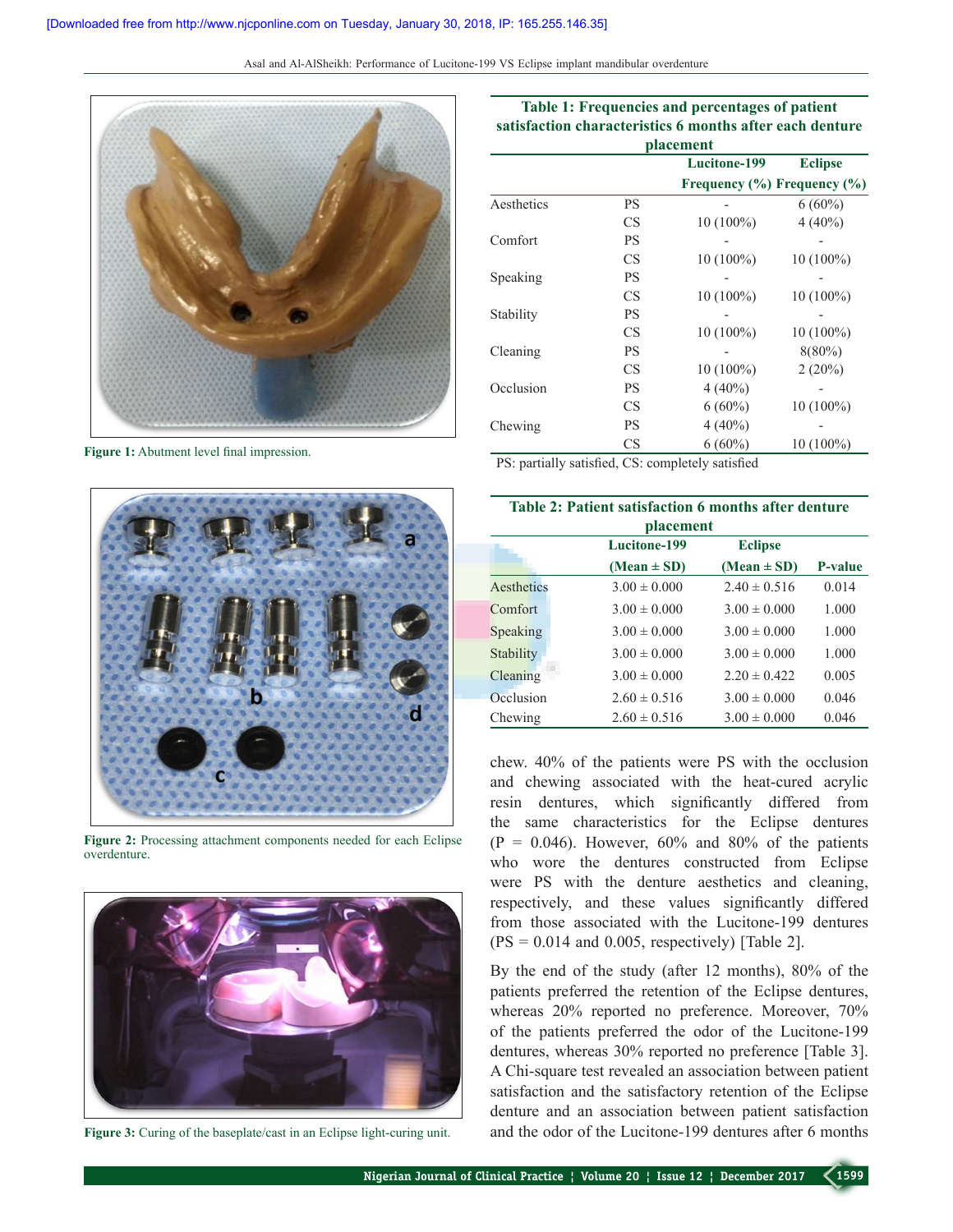| Table 3: Patient preference regarding retention and odor<br>after 12 months |                         |                         |                                     |                 |
|-----------------------------------------------------------------------------|-------------------------|-------------------------|-------------------------------------|-----------------|
|                                                                             | Lucitone-199            | <b>Eclipse</b>          | N <sub>0</sub><br><b>Preference</b> | Total $(\% )$   |
|                                                                             | <b>Frequency</b><br>(%) | <b>Frequency</b><br>(%) | Frequency<br>(%)                    |                 |
| Retention                                                                   |                         | $8(80\%)$               | 2(20)                               | 10<br>$(100\%)$ |
| Odor                                                                        | $(70\%)$                |                         | $3(30\%)$                           | $10(100\%)$     |

| Table 4: Frequencies and percentages of the patients'<br>clinical issues regarding the two sets of dentures |           |                      |                   |                   |                |
|-------------------------------------------------------------------------------------------------------------|-----------|----------------------|-------------------|-------------------|----------------|
|                                                                                                             |           |                      | Frequency $(\% )$ | Lucitone-199      | <b>Eclipse</b> |
|                                                                                                             |           |                      |                   | Frequency $(\% )$ |                |
|                                                                                                             |           |                      | No overextension  |                   | $10(100\%)$    |
| At denture                                                                                                  | placement | <b>Overextension</b> | Localized area    | 10 (100%)         |                |
|                                                                                                             |           |                      | One area          |                   | $4(40\%)$      |
|                                                                                                             |           |                      | Two areas         | $6(60\%)$         | $3(30\%)$      |
|                                                                                                             |           | Redness              | $>$ Two areas     | $4(40\%)$         | $3(30\%)$      |
|                                                                                                             |           |                      | No ulcers         | 10 (100%)         | $10(100\%)$    |
|                                                                                                             |           |                      |                   |                   |                |
| 24 hours after denture                                                                                      | Placement | <b>JIcers</b>        |                   |                   |                |

| Table 5: Mean ratings of the Lucitone-199 and Eclipse<br>dentures |                 |                     |                       |       |
|-------------------------------------------------------------------|-----------------|---------------------|-----------------------|-------|
|                                                                   |                 | <b>Lucitone-199</b> | <b>Eclipse</b>        |       |
| Time of                                                           | <b>Clinical</b> | $Mean \pm SD$       | $Mean \pm SD$ P-value |       |
| record                                                            | observation     |                     |                       |       |
| At denture<br>placement                                           | Overextension   | $1.00 \pm 0.000$    | $0.00 \pm .000$       | 0.002 |
| denture placement<br>24 hours after                               | Redness         | $2.40 \pm 0.516$    | $1.9 \pm 0.876$       | 0.096 |
|                                                                   | Ulceration      | $0.00 \pm .000$     | $0.00 \pm .000$       | 1.000 |

 $(P = 0.002)$ . Because of their aesthetics, the overdentures constructed from Lucitone-199 was preferred by the patients overall [Figure 4].



**Figure 4:** Heat-cured acrylic resin denture (a) and Eclipse denture (b) after 6 months.

#### **Professional evaluation**

The practitioner reported that the time spent acquiring jaw relation measurements and obtaining initial fittings was approximately the same for both sets of dentures (Lucitone-199 and Eclipse), whereas the time spent for Eclipse denture placement was less than that required to place the Lucitone-199 dentures. In addition, the Eclipse dentures were easier to work with throughout the denture construction.

During the clinical denture placement visit, the practitioner reported localized overextension areas that significantly differed in favor of the Lucitone-199 dentures  $(P = 0.002)$ ; [Table 4] Exactly 24 hours after denture placement, an insignificant difference between the two sets of dentures was reported with regard to areas of redness  $(P = 0.096)$ ; [Table 5]. Two to three post-placement visits (on average) were necessary to address patient complaints about the Lucitone-199 dentures and to correct for overextension and occlusion, whereas 3-4 post-placement visits were necessary to correct for pressure areas and repair teeth that had fallen out of the Eclipse dentures. The voids in the fitting surface, pressure areas at gingival margins around the implants, and the line of demarcation between the setup material and the denture base were also reported. The dentist preferred the technical aspects of the Eclipse dentures, although the Lucitone-199 denture was preferred for its aesthetics, aftercare, and longevity.

## **Technician evaluation**

[Table 6] shows the technician's responses to the comparison questionnaire with respect to the two applied techniques for each resin type. Using an indirect pick-up locator attachment technique, the technician preferred the Eclipse denture for its implant-supported construction.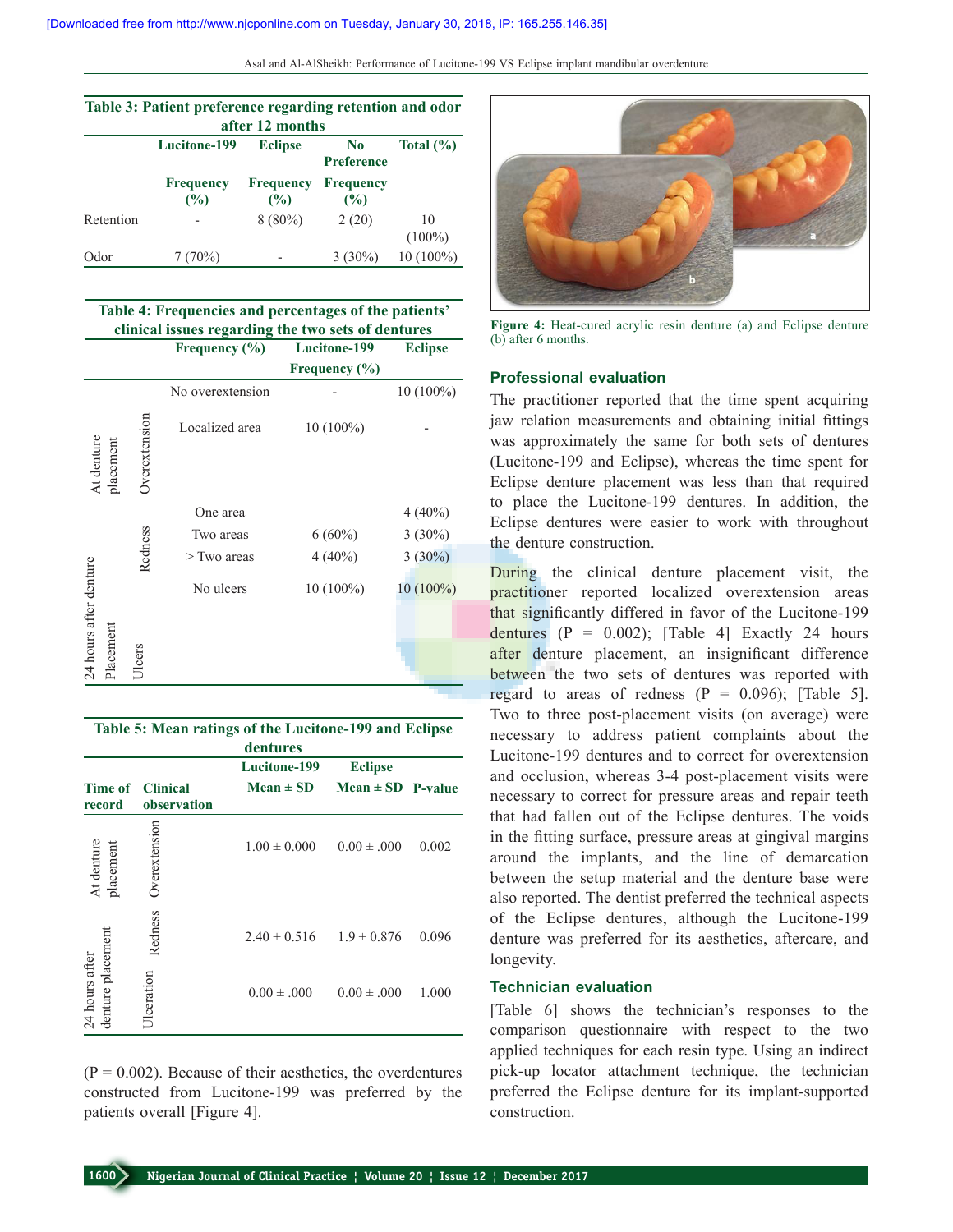|                                  | <b>Materials used</b>                                                              |                                                                                      |  |
|----------------------------------|------------------------------------------------------------------------------------|--------------------------------------------------------------------------------------|--|
|                                  | <b>Lucitone-199</b>                                                                | <b>Eclipse</b>                                                                       |  |
| Master cast                      | One cast required                                                                  | Two master casts required                                                            |  |
| Post-dam preparation             | After try-in of the trial denture and before<br>processing                         | Before construction of the denture base<br>(before jaw relation was recorded)        |  |
| Teeth preparation                | Unnecessary (chemical bond)                                                        | Mandatory for mechanical retention                                                   |  |
| Setting of teeth                 | Can be performed by any technician                                                 | Requires expert technician                                                           |  |
| Demounting                       | Required for processing                                                            | Not necessary (processed with the mounting ring)                                     |  |
| Investing, flasking and boil-out | Required                                                                           | Not necessary                                                                        |  |
| Laboratory remounting            | Using the split-mounting technique                                                 | Re-screwing the mounting rings into its place.                                       |  |
| Processing time                  | 1.5 hours or 9 hours through flasking, wax<br>elimination, packing, and curing     | 10 minutes in the processing machine                                                 |  |
| Finishing and polishing time     | Approximately 1 h                                                                  | 10-15 minutes                                                                        |  |
| Laboratory implant component     | Two impression copings, twoabutment<br>analogues, two black female processing caps | Four impression copings, fourabutment analogues,<br>two black female processing caps |  |

#### **Table 6: Comparison of the techniques used to construct the Lucitone-199 and Eclipse dentures**

#### **Discussion**

Both the clinical and laboratory-based aspects of prosthodontic treatment play a vital role in overall patient satisfaction, which is the primary indicator of treatment success. This study's results failed to completely reject the null hypothesis. The null hypotheses regarding patient satisfaction concerning aesthetics, cleaning, occlusion, chewing, retention, and odor along with the clinician and technician's preferences were rejected. With respect to comfort, speaking, and stability, the null hypothesis was not rejected.

Different factors can affect a patient's satisfaction with their dentures, including their general health, soft- and hard-tissue factors, age, muscle efficiency, and ridge relationship. A crossover study was implemented to eliminate any effects due to variation. The indirect locator attachment pick-up was used based on the clinician's experience and preference of a skillful technician.

The different factors that affect denture aesthetics (e.g., the size, shape, color and position of the teeth) were standardized. In this study, the color stability and cleanliness of the denture base material were the controlling aesthetic factors. A previous *in vitro* study comparing the chromatic stability of light-activated resin and heat-cured acrylic resin concluded that the former was more color-stable than the latter.<sup>[13]</sup> Khan *et al.*[21] did not find a significant difference between the two materials; however, the outcomes of our study contrast. These reports of the patients enrolled in the current study, 60% were PS with the Eclipse dentures because of their rough contour resin and the line of demarcation that exists between the set-up and base plate resins. These findings might have contributed to the differences between the two studies. Using a

standardized mechanical finishing and polishing protocol, Asal *et al*. [13] measured color changes at a specific area on a sample disc constructed from the base plate resin only, whereas in this study, the dentures were constructed from denture base, set-up and contour resins that required mechanical union. Moreover, in this study, the dentures were subjected to a non-standardized manual finishing and polishing protocol. An Eclipse's inferior clinical aesthetics might be attributed to the presence of a line of demarcation at the meeting of different layers as well as insufficient finishing and polishing. The line of demarcation at the border of the set-up resin might be caused by insufficient ledge preparation and the presence of contour resin flashes on the ledge border.[22-24]

High patient satisfaction (100%) was reported, and no differences were observed with regard to comfort, speaking or stability between the Lucitone-199 and Eclipse dentures. Despite these similarities, an *in vitro* study using micro-computed tomography (micro-CT) to investigate and compare the dimensional accuracy of the Lucitone-199 and Eclipse dentures; the results suggested that Eclipse is more dimensionally stable than Lucitone-199, given that it is in close contact with the cast at the crest of the ridge. $[25]$ One possible explanation is that a denture that bears mucosa is compressible; thus, dimensional changes might be of little clinical relevance to the success of the denture base material.<sup>[26-28]</sup>

Only 40% of patients were PS with the occlusion and chewing associated with the dentures constructed from the heat-cured acrylic resin, and this result showed a small, significant difference  $(P = 0.046)$ . This result might be attributed to the increased polymerization shrinkage of Lucitone-199 compared to Eclipse.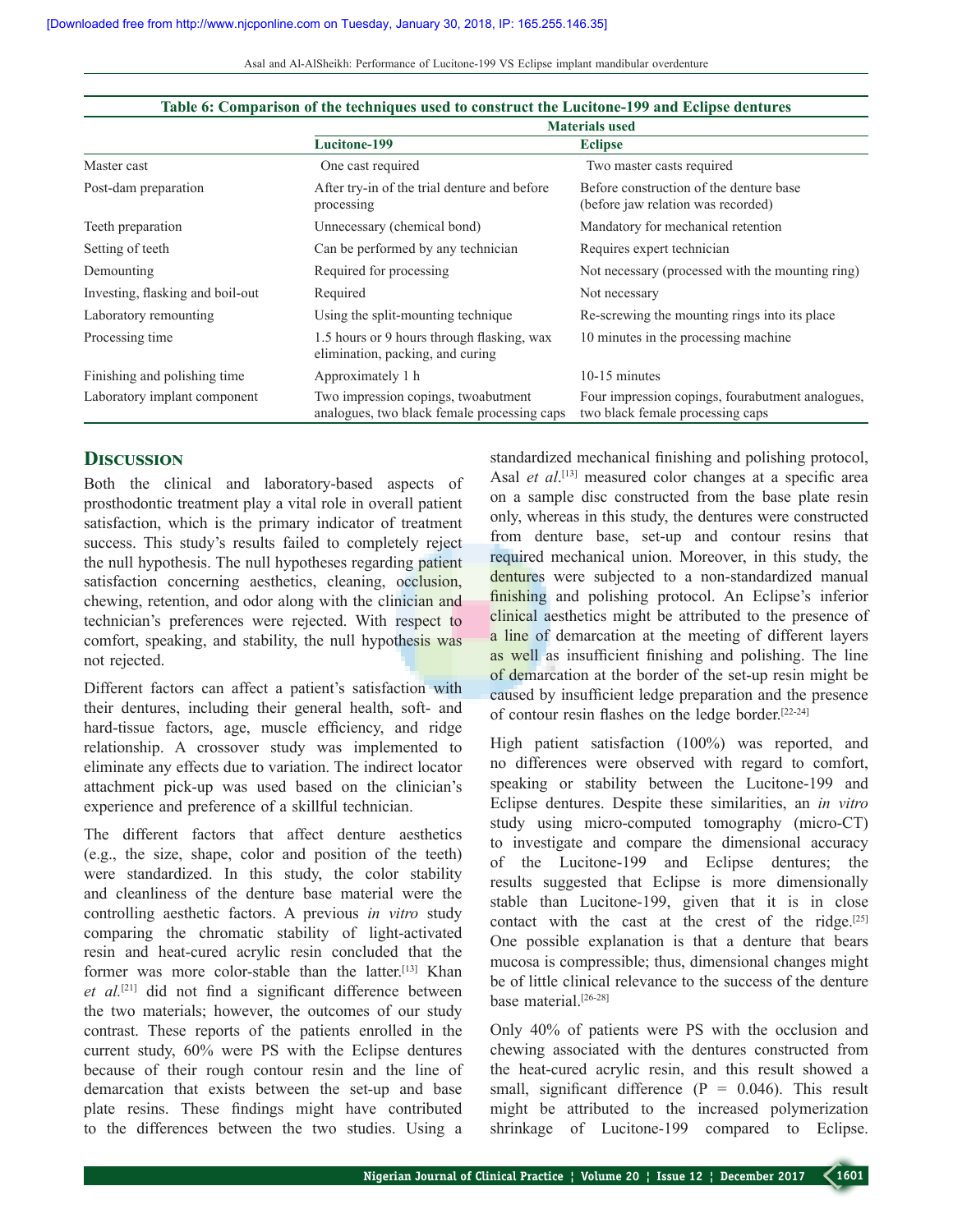However, Lucitone-199 shows more water absorption and less dimensional stability than Eclipse after storage in water at  $37^{\circ}$ C<sup>[13,29]</sup>

The scheduled post-placement aftercare is mandatory for a successful long-term denture performance. Hirarto et al.<sup>[30]</sup> reported that light-cured resin requires more aftercare (i.e., repair of denture fractures and cracks, aesthetics, and correction of anterior tooth length) than PMMA, whereas the present study demonstrates that the primary aftercare associated with Eclipse involves relieving pressure spots around the implants, repairing missing teeth (mostly canines), and providing extra finishing and polishing compared to Luciotne-199.

In 2000, Cunningham<sup>[31]</sup> reported the bond failure between acrylic resin teeth and a VLCR denture base. This observation corroborates the findings of the current study suggesting that this failure might have been caused by insufficient preparation of the retention device, mechanical errors or remnant wax on the teeth.

Schwinding *et al.*<sup>[22]</sup> reported an increased number of pressure spots associated with VLCR dentures. This finding matches our data showing concentrated pressure points around the implants in the Eclipse dentures, which might be due to the intimate fit between the denture base and the ridge crest<sup>[13]</sup> along with greater dimensional stability after storage in water.[29]

Smooth denture surfaces are easier to clean and have better aesthetics than rough denture surfaces. A previous study found an increased roughness in unpolished VCLR surfaces compared with PMMA,<sup>[28]</sup> and the unpolished dentures lost their shine, encouraged the retention of food residues and other deposits and increased plaque adherence.[23,24] These characteristics might explain why 70% of patients did not prefer the odor of the Eclipse dentures. The authors believe that well-taken final impressions and strong pouring should overcome this problem.

The professional's preference for the Eclipse dentures was primarily based on their successful retention of permanent denture bases during the different steps of construction because this retention eliminated investing, flasking, boil-out, de-mounting, and re-mounting; in addition, it offered reduced processing time. These finding are consistent with previous reports.[18]

The clinician and technician preferred the technical aspects of the Eclipse dentures, which is contrary to the patients' preferences. This divergence might be because of the differences in the aspects of dentures that each group considers being most important. Many studies have obtained a poor correlation between patient and clinician ratings.[32-35]

The clinician preferred the Eclipse dentures for the following reasons: satisfactory record base retention, stability, and support during jaw relation measurements and try-in steps. Gohlke-Wehrße *et al*. [18] also reported praise for these dentures with respect to decreased denture placement time and the ability to perform same-day adjustments.

The technician preferred the Eclipse dentures because of their simpler construction steps, decreased lab time, and safer work environment due to the absence of an open flame. However, this technique does have disadvantages; for instance, these dentures require a duplicate master cast and tooth preparation for mechanical retention along with an extra laboratory armamentarium and additional training. Furthermore, previous studies have found that grinding artificial teeth (where inter-arch space is limited) can interfere with tooth retention.<sup>[12]</sup>

# **Conclusions**

- Within the limitations of this study, the current paper concludes the following:
- Patients preferred the Lucitone-199 dentures primarily because of their aesthetics.
- The clinician preferred the Eclipse dentures because of their well-retained permanent base during construction.
- The technician preferred the Eclipse dentures because of their decreased construction time and number of construction steps (excluding the time needed to prepare additional teeth and cast duplicates).
- Eclipse is a sensitive system that requires a committed, well-trained technician.
- Despite aesthetic concerns, Eclipse is the material of choice for implant-supported overdentures using the locator indirect pick-up attachment technique.
- It is necessary to conduct additional investigations that apply not only different impression techniques but also varying finishing and polishing approaches.

#### **Acknowledgement**

The authors thank Mr. Ibrahim Ayze Almutairi, Dental technician, KSU for his expertise and technical support.

#### **Financial support and sponsorship**

Nil

#### **Conflicts of interest**

There are no conflicts of interest

## **References**

- 1. Thomason JM. The use of mandibular implant-retained overdentures improve patient satisfaction and quality of life. J Evid Based Dent Pract 2010;10:61-3.
- 2. Feine JS, Carlsson GE, Awad MA, Chehade A, Duncan WJ,